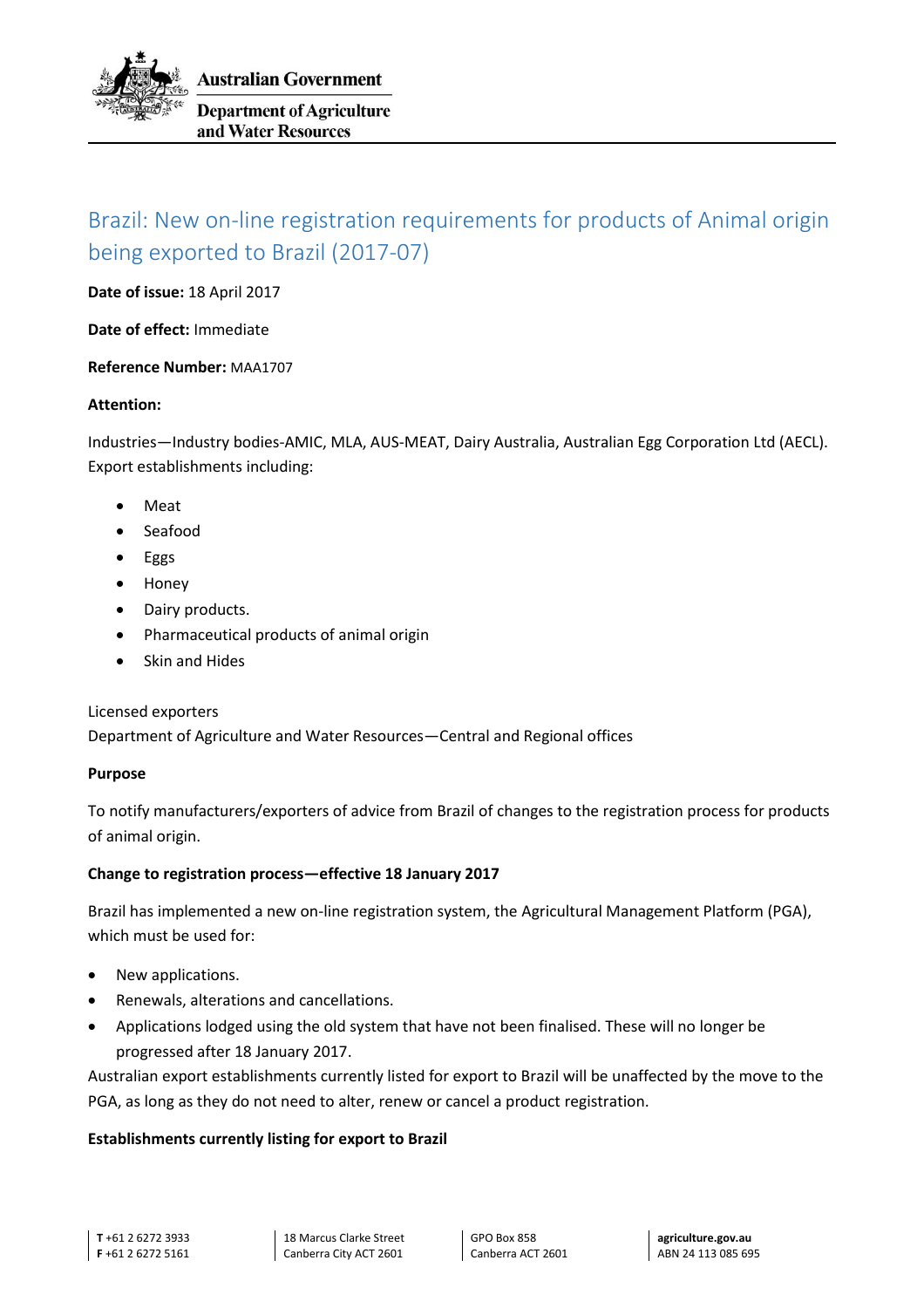Australian establishments currently listed for export of products of animal origin to Brazil will be unaffected by the move to the PGA.

Establishment details will be transferred to the new system. However it is unclear how login details to access the PGA/ SIGSIF module will be obtained. Registered product information should be carried over to the new online system.

## **Accessing the Agricultural Management Platform**

The webpage is in Portuguese and any documents submitted by companies must also be in Portuguese (bilingual documents are permitted).

To obtain primary access to the PGA/SIGSIF module:

- Go to the [MAPA systems portal.](http://sistemasweb.agricultura.gov.br/)
- Select th[e PGA-SIGSIF module.](http://sistemasweb.agricultura.gov.br/pages/PGA-SIGSIF.html)
- The registration process for the PGA-SIGSIF system can be found at Attachment 1A, PGA/SIGSIF access instructions at Attachment 1B and product registration instructions at Attachment 1C all of which are in Portuguese.

The first user registered for each establishment is registered as the 'External Access Control Manager' and will be responsible for releasing access to other users to be linked to the establishment.

**Non-registered users** will be granted initial access to the system by MAPA upon request and after providing proof of connection with the establishment. This connection must be proved with the presentation of company documentation indicating the user as a representative of the company. The granting of access will be carried out by State Managers of the PGA/SIGSIF or by the Management Support Division (DSG) of the Department of Inspection of Products of Animal Origin (DIPOA). MAPA has referred some new users to the Australian Government to obtain a letter that confirms their and authority to access the system. In the first instance, non-registered users should attempt to register autonomously. Should MAPA request a confirmation letter from the Australian Government, email [exports@agriculture.gov.au.](mailto:exports@agriculture.gov.au)

### **Background**

In line with Decree N. 8681 of 23 February 2016, a new registration process for the export of products of animal origin to Brazil has been implemented.

The PGA forms part of the Management Information Service of the Federal Inspection Service (SIGSIF) and the module to be used is named *PGA/SIGSIF*.

A translated copy of Circular nº 1/2017/DIPOA-SDA/SDA/MAPA provided by the Australian Embassy in Brasilia is provided at Attachment 2, which details the module.

*Note: The export of seafood and seafood products to Brazil is currently suspended. See Fish Market Access Advices for future updates to market access for seafood to Brazil.*

The Manual of Importing Country Requirements (MICoR) will be updated to reflect the changes.

\_\_\_\_\_\_\_\_\_\_\_\_\_\_\_\_\_\_\_\_\_\_\_\_\_\_\_\_\_\_\_\_\_\_\_\_\_\_\_\_\_\_\_\_\_\_\_\_\_\_\_\_\_\_\_\_\_\_\_\_\_\_\_\_\_\_\_\_\_\_\_\_\_\_\_\_\_\_\_\_\_\_